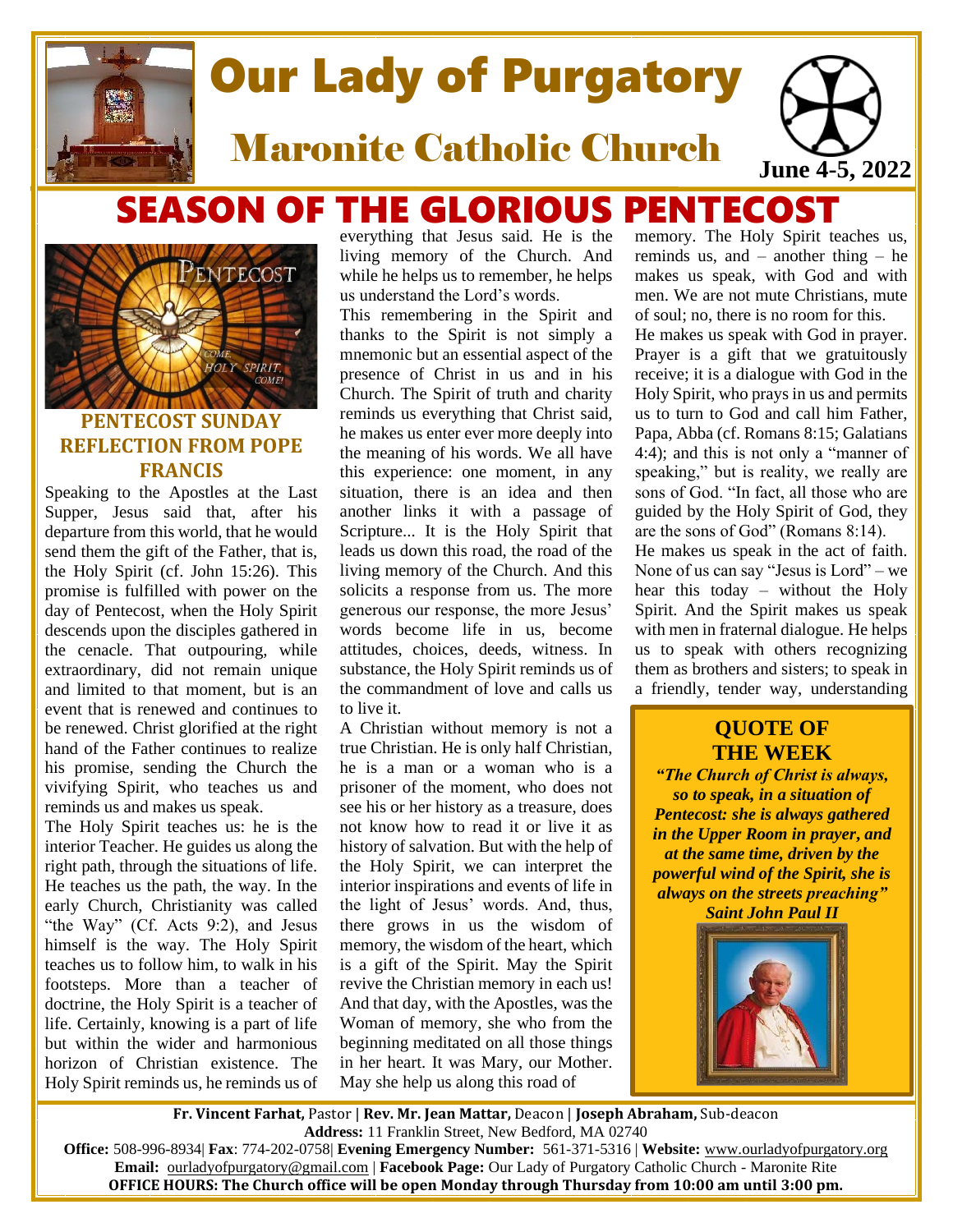the anxieties and hopes, the sadness and joys of others.

But there is more: The Holy Spirit even makes us speak to men in prophecy, that is, he makes us humble and docile "channels" of the Word of God. Prophecy is made in boldness, to show the contradictions and injustices openly, but always with meekness and constructive intent. Penetrated by the Spirit of love, we can be signs and instruments of God who love, serve, and give our lives.

Summing up: The Holy Spirit teaches us life; he reminds us of the words of Jesus; he makes us pray and say "Father" to God, he makes us speak to men in fraternal dialogue and makes us speak in prophecy.

**The day of Pentecost, when the disciples "were filled with the Holy Spirit," was the baptism of the Church, which was born and "went out," "departed" to proclaim to everyone the Good News. Mother Church who goes off to serve. Let us remember the other Mother, our Mother who departed promptly in order to serve. Mother Church and Mother Mary: both are virgins, both are mothers, both are women. Jesus was preemptory with the Apostles: they must not leave Jerusalem before receiving the power of the Holy Spirit from above (cf. Acts 1:4, 8). Without him there is no mission, there is no evangelization. For this reason, with the whole Church, our Mother the Catholic Church we call out: Come, Holy Spirit!**

# **VOLUNTEERS FOR FESTIVAL**

Dear Parishioners of OLOP: This past week I emailed a sign-up sheet for the summer festival. In order to make this festival a success, I need your help. We will be setting up Thursday afternoon through Friday afternoon. We will also be doing food prep these days. I ask that if you can help with this festival, please fill out this form and let me know what days you can be here and for how long. If it is 2 hours or all day and night, I would appreciate any help you can give. Thank you and God bless all of you.

#### **FR. VINCENT OUT OF TOWN**

Fr. Vincent will be out of town Monday through Thursday of this week. There will be no Liturgies Monday, Tuesday, or Wednesday. We will have Divine Liturgy on Thursday, June 9, at 7:00 PM. Thank you.

#### **DEEPEST SYMPATHY**

On behalf of the entire parish family of Our Lady of Purgatory Church, we offer our condolences to Joseph Zeadey, on the passing of his beloved sister Mary Ann Zeadey. We ask Almighty God to welcome Mary Ann into His kingdom and to give consolation to Joseph and all of Mary Ann's family. God rest her soul in Peace. Allah yerhamma.

# **EASTER FLOWERS MASS INTENTIONS**

In memory of the Deceased members of the Dupre family, deceased members of Hawa and Choubah families, Samir and Georgette Sawaya, Milad Chedid, Helen and Fouad Assaf, Hiam Chaib, John and Theresa Saba, Janet and Raymond Sharron, Joseph Chedid, Joseph, Sophie, and Beatrice Daher, Joe Nader, Charbel Baroody, John, Malvina and Joseph David, James Hirst, Joann Yozefek, Steven Espindola and Deceased members of Saba family, Aziz and Salwa Bark, LeBlanc and Kenyon families, Abraham, McAllister and Maslanka families. For the living and deceased members of Mariam David family

In Honor of all families and friends of OLOP.

#### **BANNS OF MARRIAGE**

This is the third Banns of Marriage for Josh Barbour and Rafka Hage who will be married June 11, 2022. If anyone knows of any reason that these two should not be married speak now or forever hold your peace.

# **SAVE THE DATE FOR OUR MAHRAJAN**

Dear Parishioners of OLOP:

The date is set for our Annual Mahrajan. We will begin the summer festivities in the New England area on Friday, June 24 and Saturday, June 25, 2022, on the grounds of OLOP. By having the festival at the beginning of the summer, we are hoping that more people will be ready to get out and enjoy our food, entertainment, and culture. Schools are getting out this week which will also add to the celebration of the beginning of Summer break. Please mark your calendars. May this festival continue to grow bigger and better every year.

#### **FESTIVAL PREP DAYS**

We are asking for your help in preparing desserts and food for the festival. Below is a list of dates. I hope many of you will be able to come and help.

> **Tuesday, June 14,** Mamoul Day 10 AM **Tuesday, June 21**, Grape Leave Day 10 AM **Thursday, June 23,** Set up and Prep Day **Sunday, June 26,**

Tear Down Day 11:30 AM We need everyone's help and I ask you to join us for any/all days. Thank you in advance and God bless you.

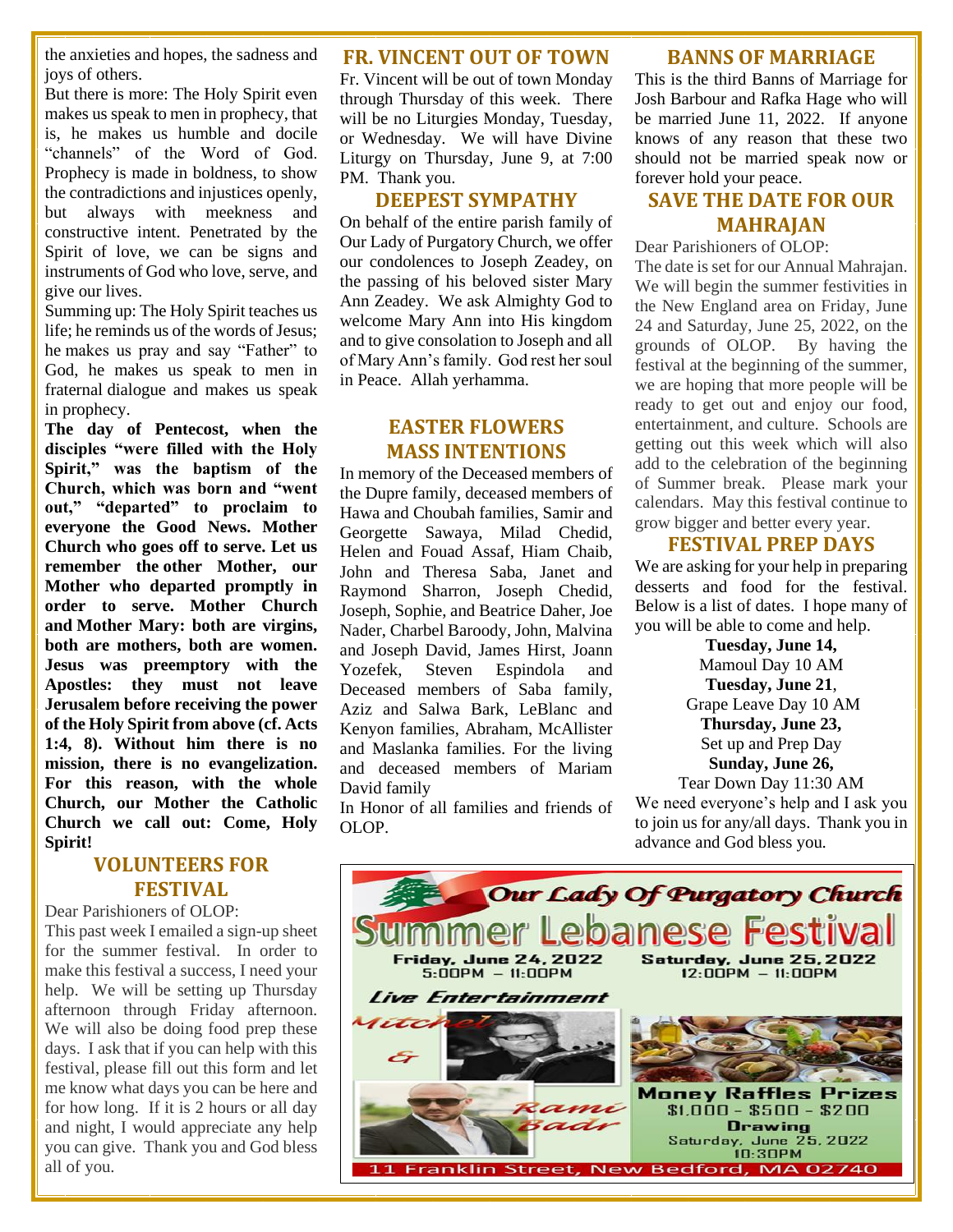#### **LITURGY INTENTIONS**

**Saturday June 4, @ 4:30 PM (Feast of Saint Erasmus).** Liturgy is being offered for the soul of Marylou Viveiros requested by Joann David. May her soul rest in peace. Liturgy is being offered for the soul of David Dickinson requested by family. May his soul rest in peace. Liturgy is being offered for the Daher Family requested by the family (FM).

**Sunday, June 5 @10:30 AM Pentecost Sunday. (Feast of Saint Conan and His Son).** Liturgy is being offered for the soul of Ida Rodrick requested by Alice Daher (40-day mass). May her soul rest in peace. Liturgy is being offered for the Easter Flowers special Intentions.

**Monday, June 6, @ 9:00 AM, (Feast of Saint Marcellin Champagnat).**  Maronite Sisters of Christ the Light convent**. No Liturgy.**

**Tuesday, June 7, @ 9:00 AM, (Feast of Saint Susanna the Judean). No Liturgy.**

**Wednesday, June 8, @ 6:00 PM, (Feast of Saint Cyrilla). No Liturgy. Thursday, June 9, @ 7:00 PM, Arabic Liturgy (Feast of Saint Pelagia of Antioch).**

**Saturday, June 11, @ 4:30 PM, (Feast of Saint Bartholomew).** Liturgy is being offered for the souls of the deceased members of the Kenyon and Daher families requested by family. May their souls rest in peace. Liturgy is being offered for the soul of Thomas and Ann Moses requested by Subdeacon Joe Abraham and Carol Ann Maslanka. May their souls rest in peace.

**Sunday, June 12, @ 10:30 AM, (Feast of Saint Onuphrius).** Liturgy is being offered for the soul of Robert Morad requested by Matt and Cathy Thomas and family. May his soul rest in peace. Liturgy is being offered for the soul of Hiam Chaib requested by Gaby and Amal Baroody and family. May her soul rest in peace.

#### **WINE AND HOST OFFERINGS**

The altar bread and wine for the month of June is offered in memory of Joseph and Marie Kenyon requested by family. May their souls rest in peace.

# **WISH LIST EQUIPMENT FOR FESTIVAL**

Dear Parishioners of OLOP:

Last year's festival was a great success for our Church, both financially and communally. As you may know, we were very fortunate to have Msgr. Jim Root and the parishioners of Saint Anthony of the Desert, who were so gracious and helpful by allowing us to use many pieces of equipment that was needed to make our festival a success.

In an effort to continue the success of our festival, we have come up with a wish list of equipment that will be of great help for the festival and other events we are planning throughout the year. You have all been so generous to the Church and as I share with you our wish list, I want to stress that it is exactly that--- a wish list. If anyone would like to donate towards any of these items, it would be a great help and very much appreciated. All of this is to assist in making our events more successful. Once again, I thank you in advance for all your support and I pray that this year's festival will be filled with much success and pride.

| Dough Sheeter for Minooshe \$2,200.00  |     |          |
|----------------------------------------|-----|----------|
| Bain Marie for Sandwich Station\$      |     | 600.00   |
| $(1)$ Table Top Food Warmers(each) $\$ |     | 200.00   |
| (2) 6 Ft Gas Grills (each)             | S   | 500.00   |
| <b>Falafel Fryer</b>                   | S   | 250.00   |
| Food Warmer                            | SS. | 1,500.00 |
| <b>Food Warmer Trays</b>               | S.  | 400.00   |

### **LECTORS FOR JUNE 2022**

**Saturday, June 4,**  Mae Dickinson **Sunday, June 5,**  Ann Dupre/Hiba Chdid **Saturday, June 11,**  Smitty Cabral **Sunday, June 12,**  Joan Mello/Jano Baroudi **Saturday, June 18,**  Rachel Higgins Intercessions: Anna Higgins **Sunday, June 19,**  Mae Dickinson/Gaby baroody **Saturday, June 25,**  Carol Ann Maslanka **Sunday, June 26,**  John Barbour /Halim Choubah **(If you are not able to read on your given day, please contact Mae Dickinson)**

# **THE SANCTUARY CANDLE BURNS FOR….**

This week the sanctuary candle burns for Milad Chedid by Zakhia and Hiba Chdid. Anyone who would like to offer the sanctuary candle for a loved one or special intention, this will be offered each week. An offering of a \$10.00 donation is appreciated.

#### **IN OUR PRAYERS**

Angela Scorza-Anderson, Renee Helmer, Terry Amsden, Lisa Mello-Frost, Ziad Al-Ghoubry, Natalya Sarkis, Joe Reid, Octavia David, Jacob Rego, Amal Assaf, Peter Helmer, Denise Magaletta, Fernanda Thomas, Leo Rodrick, Theresa John, Laurette Bou Ramia, Annie Peter, Jeannie Francis, Mariam David, Norma Thomas, Zita Drouin, Lucienne Rodrigues, Ed Da Rocha, Edmond Salameh, and Alice Daher. If anyone is missing from this list, please contact the Church office.

# **DAILY READINGS FOR THE WEEK OF 6/6-6/11/22**

**Monday:**  Acts of the Apostles 2:22-28 John 3:5-8 **Tuesday:**  Acts of the Apostles 2:29-39 John 4:21-24 **Wednesday:**  Acts of the Apostles 2:40-47 John 7:37-39

#### **Thursday:**

Acts of the Apostles 3:1-10 John 14:1-7

**Friday:** 

Acts of the Apostles 3:11-21 John 14:8-14

**Saturday:** 

Acts of the Apostles 3:22-4:4 John 14:27-31

#### **WEEK OF MAY 14-15, 2022**

| <b>Sunday Collection</b>     | \$<br>1200.00 |
|------------------------------|---------------|
| <b>Festival Sponsorships</b> | \$<br>2300.00 |
| <b>Second Collection</b>     | \$<br>272.00  |
| <b>Sanctuary Candles</b>     | \$<br>10.00   |
| <b>Coffee Hour</b>           | \$<br>12.00   |
| <b>Candles</b>               | \$<br>39.00   |
| <b>Total</b>                 | \$<br>3833.00 |

**THANK YOU FOR YOUR KINDNESS AND GENEROSITY BY SENDING IN YOUR WEEKLY COLLECTIONS VIA MAIL. THIS HAS BEEN VERY HELPFUL FOR THE CHURCH. GOD BLESS YOU AND YOUR FAMILY.**